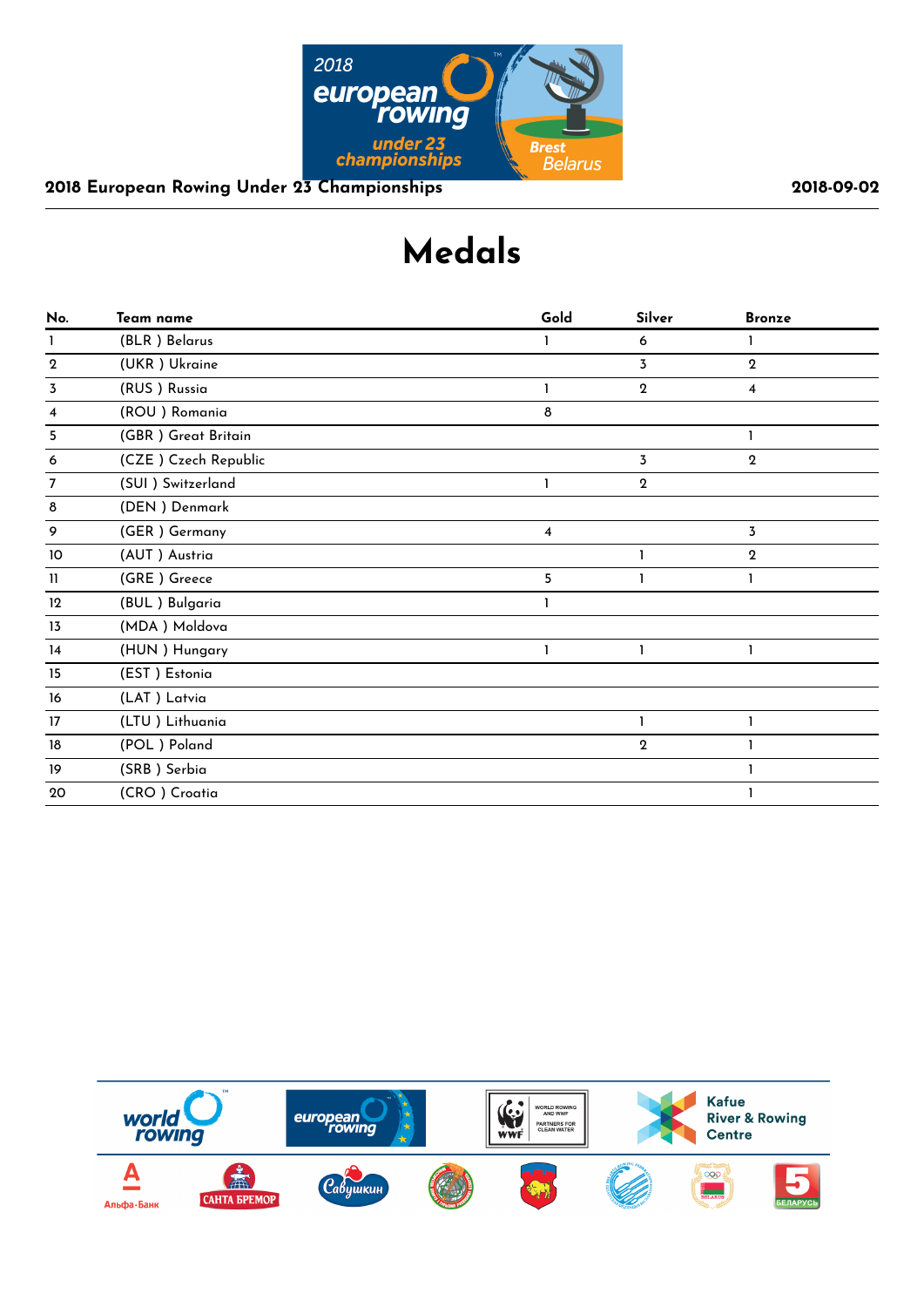

| 2018-09-0 |  |  |
|-----------|--|--|
|-----------|--|--|

| $53 - BLW1x$ | <b>Results</b>                                          | Final - FB<br>Series: 3 |
|--------------|---------------------------------------------------------|-------------------------|
| Race 54      | Lightweight Women's Single Sculls<br>02.09.2018   09:25 |                         |

| Place       | Lane        | Team                                 | 500 <sub>m</sub>           | 1000 <sub>m</sub>                                 | 1500m                                           | Finish                                    | Qual |
|-------------|-------------|--------------------------------------|----------------------------|---------------------------------------------------|-------------------------------------------------|-------------------------------------------|------|
|             |             | Norway<br>╬<br>AAGESEN Oda (49748)   | 01:55,529 (1)<br>00:00.000 | 03:56.941(1)<br>+ 00:00.000<br>500m: 02:01.412    | 06:01.141 (1)<br>+ 00:00.000<br>500m: 02:04.200 | 08:03.32<br>+ 00:00.00<br>500m: 02:01.991 |      |
|             |             | $Coach:$ :                           |                            |                                                   |                                                 |                                           |      |
| $\mathbf 2$ | $\mathbf 2$ | Austria<br>TIEFENTHALER Lara (47751) | 01:57,379 (2)<br>00:01,850 | 03:59.694 (2)<br>+ 00:02.752<br>500m: 02:02.314   | 06:04.841 (2)<br>+ 00:03.699<br>500m: 02:05.147 | 08:06.06<br>+ 00:02.74<br>500m: 02:01.101 |      |
|             |             | $Coach:$ :                           |                            |                                                   |                                                 |                                           |      |
| 3           |             | Russia<br>TURSHINA Vera (52234)      | 02:06,329 (3)<br>00:10.799 | 04:19.894 (3)<br>$+$ 00:22.953<br>500m: 02:13.564 | 06:34.388 (3)<br>+ 00:33.246<br>500m: 02:14.493 | 08:43.50<br>+ 00:40.18<br>500m: 02:08.938 |      |
|             |             | Coach: ;                             |                            |                                                   |                                                 |                                           |      |

### **Progression:**

Results delivered by fotofinish system.<br>**description: DNF** − did not finish; **DNS** − did not start; **DSQ** − disqualified; **EXC** − excluded; **OOC** − out of competition; **BUW** − boat under wieght

Generated: 2018-09-02 08:34:20

### **Results available at http://rowtiming.com**

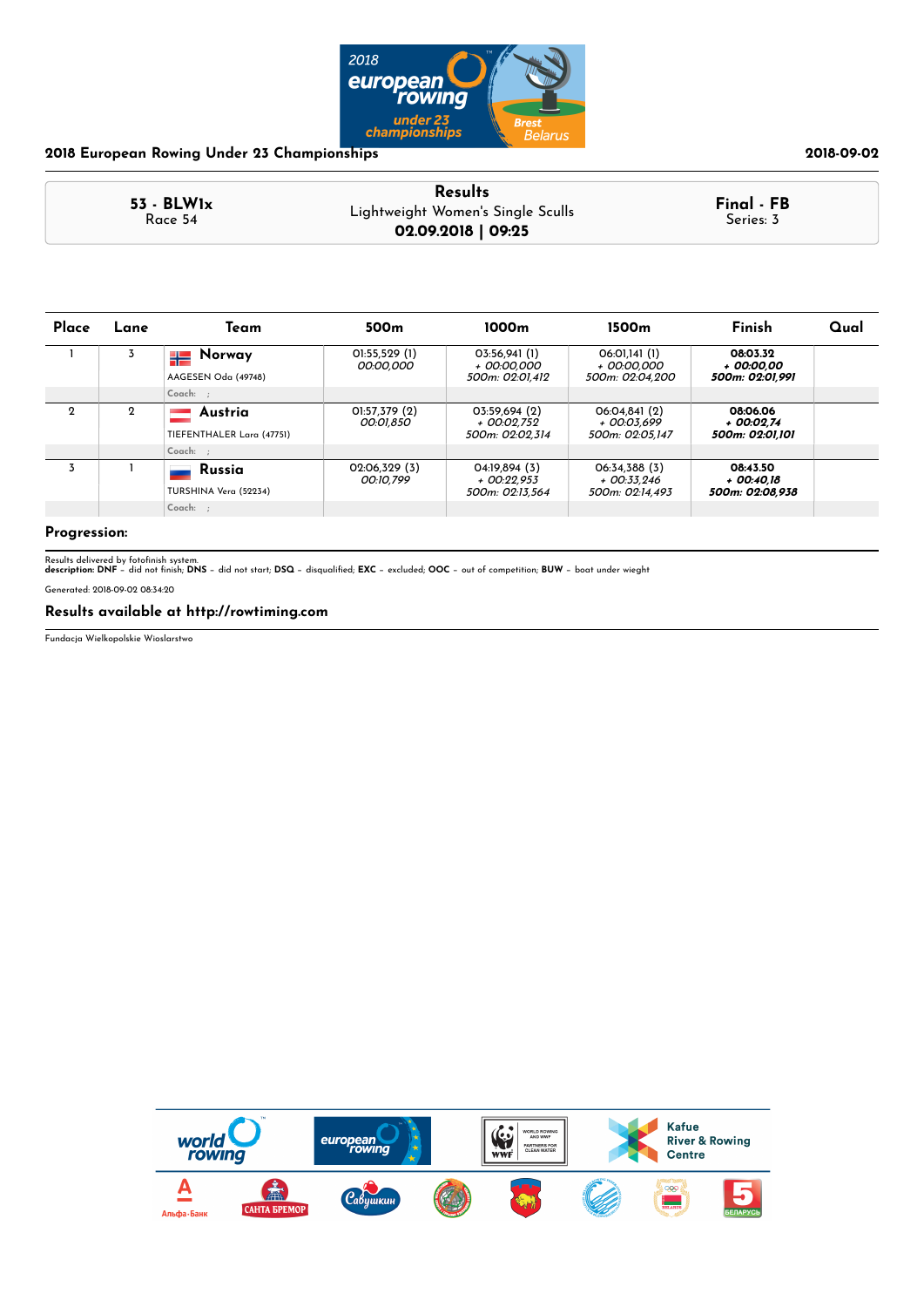

|                        | <b>Results</b>        |                         |
|------------------------|-----------------------|-------------------------|
| $63 - BW2x$<br>Race 57 | Women's Double Sculls | Final - FB<br>Series: 3 |
|                        | 02.09.2018   09:40    |                         |

| Place       | Lane        | Team                                                                                             | 500m                            | 1000m                                           | 1500m                                             | Finish                                      | Qual |
|-------------|-------------|--------------------------------------------------------------------------------------------------|---------------------------------|-------------------------------------------------|---------------------------------------------------|---------------------------------------------|------|
|             | 3           | $\blacksquare$ Denmark<br>NIELSEN Mette Koechs (47980)<br>RUTZOU Mia Sofie (49186)<br>$Coach:$ ; | $O$ l:44,692 $(2)$<br>00:00,723 | 03:34,061 (1)<br>+ 00:00,000<br>500m: 01:49,369 | 05:25,620 (1)<br>+ 00:00,000<br>500m: 01:51,558   | 07:14.76<br>+ 00:00.00<br>500m: 01:48,921   |      |
| $\mathbf 2$ |             | Russia<br>GLAZKOVA Ekaterina (47007)<br>KOVINA Elizaveta (47009)<br>Coach: ;                     | 01:43,968 (1)<br>00:00,000      | 03:34,569 (2)<br>+ 00:00.507<br>500m: 01:50,600 | 05:27,036 (2)<br>$+$ 00:01,415<br>500m: 01:52,467 | 07:17.86<br>+ 00:03.10<br>500m: 01:50,610   |      |
| 3           | $\mathbf 2$ | Austria<br>KRANZLMUELLER Miriam (47732)<br>HALAMA Chiara (47750)<br>Coach: ;                     | 01:45,091 (3)<br>00:01,122      | 03:35,635(3)<br>+ 00:01.573<br>500m: 01:50.543  | O5:29,858(3)<br>$+$ 00:04.237<br>500m: 01:54.223  | 07:24.15<br>+ 00:09.38<br>500m: 01:54.141   |      |
| 4           | 4           | Moldova<br>AFANASIEVA Anna (48105)<br>CONTEVICENCO Tatiana (46348)<br>Coach: ;                   | O1:45,875(4)<br>00:01,906       | 03:38,641(4)<br>+ 00:04,579<br>500m: 01:52,765  | 05:35,911 (4)<br>+ 00:10,290<br>500m: 01:57,270   | 07:32.20<br>$+$ 00:17,43<br>500m: 01:56,059 |      |

### **Progression:**

Results delivered by fotofinish system.<br>**description: DNF** − did not finish; **DNS** − did not start; **DSQ** − disqualified; **EXC** − excluded; **OOC** − out of competition; **BUW** − boat under wieght

Generated: 2018-09-02 08:48:06

### **Results available at http://rowtiming.com**

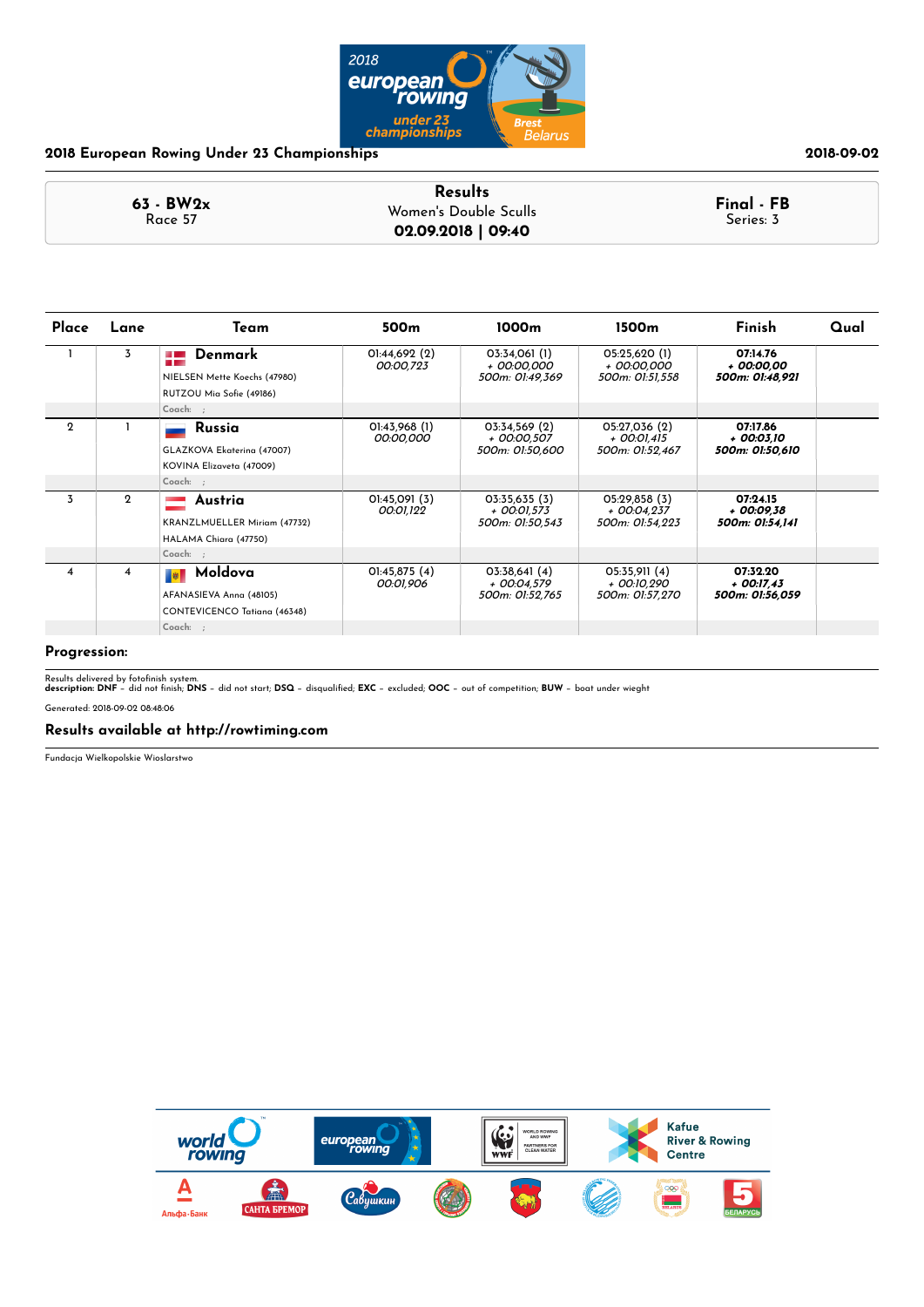

|                        | <b>Results</b>      |                         |
|------------------------|---------------------|-------------------------|
| $64 - BM2x$<br>Race 58 | Men's Double Sculls | Final - FB<br>Series: 3 |
|                        | 02.09.2018   09:45  |                         |

| Place          | Lane           | Team                                                                                              | 500 <sub>m</sub>           | 1000m                                            | 1500m                                           | Finish                                     | Qual |
|----------------|----------------|---------------------------------------------------------------------------------------------------|----------------------------|--------------------------------------------------|-------------------------------------------------|--------------------------------------------|------|
|                | 3              | <b>Great Britain</b><br>$\frac{N}{N}$<br>HARRIS Rory (48789)<br>LAWTON George (48788)<br>Coach: ; | 01:33,513 (2)<br>00:00,456 | 03:12,192 (2)<br>+ 00:00,748<br>500m: 01:38,679  | 04:52,716 (2)<br>+ 00:00,816<br>500m: 01:40,524 | 06:29.55<br>+ 00:00.00<br>500m: 01:36,723  |      |
|                |                |                                                                                                   |                            |                                                  |                                                 |                                            |      |
| $\mathbf{2}$   | $\overline{2}$ | Romania<br>HALMAGIAN David-Catalin (47562)<br>COJOCARU Cristian-Ionut (47565)                     | 01:33,930 (3)<br>00:00,873 | 03:11,443 (1)<br>+ 00:00,000<br>500m: 01:37,513  | 04:51,900 (1)<br>+ 00:00.000<br>500m: 01:40,456 | 06:31.06<br>+ 00:01,50<br>500m: 01:38,919  |      |
|                |                | Coach: ;                                                                                          |                            |                                                  |                                                 |                                            |      |
| 3              | 4              | Denmark<br>TOLSTRUP CHRISTENSEN Oliver (49152)<br>SECHER Bastian (46667)                          | O1:35,297(4)<br>00:02,239  | 03:15,826(4)<br>$+$ 00:04.382<br>500m: 01:40,528 | 04:56,904 (3)<br>+ 00:05.004<br>500m: 01:41,078 | 06:32.31<br>$+00:02.75$<br>500m: 01:35,237 |      |
|                |                | Coach: ;                                                                                          |                            |                                                  |                                                 |                                            |      |
| $\overline{4}$ |                | Russia<br>ISHKHANIAN Arsen (51454)<br>STASIUK Konstantin (51455)                                  | 01:33,057 (1)<br>00:00,000 | 03:13,826 (3)<br>+ 00:02,382<br>500m: 01:40,768  | 04:58,644(4)<br>+ 00:06,744<br>500m: 01:44,818  | 06:35.67<br>$+00:06.12$<br>500m: 01:36,858 |      |
|                |                | $Coach:$ ;                                                                                        |                            |                                                  |                                                 |                                            |      |

**Progression:**

Results delivered by fotofinish system.<br>**description: DNF** − did not finish; **DNS** − did not start; **DSQ** − disqualified; **EXC** − excluded; **OOC** − out of competition; **BUW** − boat under wieght

Generated: 2018-09-02 08:52:23

### **Results available at http://rowtiming.com**

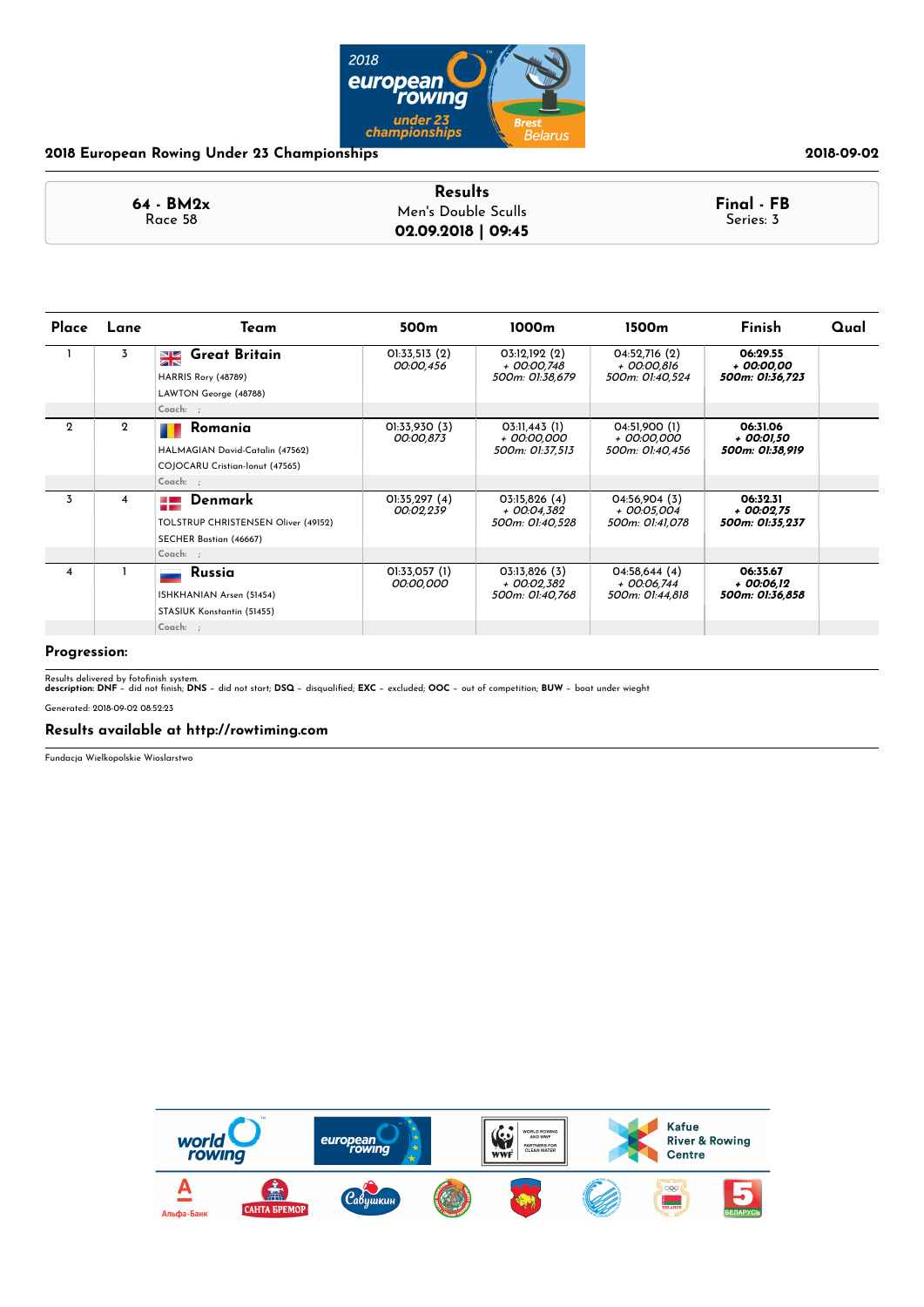

|                      | <b>Results</b>     |                         |
|----------------------|--------------------|-------------------------|
| 66 - BM4-<br>Race 59 | Men's Four         | Final - FB<br>Series: 3 |
|                      | 02.09.2018   09:50 |                         |

| Place       | Lane        | Team                                                                                                                                             | 500m                       | 1000m                                             | 1500 <sub>m</sub>                                | Finish                                     | Qual |
|-------------|-------------|--------------------------------------------------------------------------------------------------------------------------------------------------|----------------------------|---------------------------------------------------|--------------------------------------------------|--------------------------------------------|------|
|             | 3           | Russia<br>ISKIV Sergei (49168)<br>SHVETSOV Aleksei (49169)<br>VYSOCHKIN Andrei (48767)<br>GORIUSHIN Grigorii (48768)                             | 01:30,722 (1)<br>00:00,000 | 03:05,735 (1)<br>+ 00:00,000<br>500m: 01:35,013   | 04:43,360 (1)<br>+ 00:00,000<br>500m: 01:37,625  | 06:16.54<br>+ 00:00,00<br>500m: 01:33,007  |      |
|             |             | Coach: ;                                                                                                                                         |                            |                                                   |                                                  |                                            |      |
| $\mathbf 2$ | $\mathbf 2$ | Austria<br>LAGGNER Patrick (47728)<br>ANIMASHAUN Martin (49020)<br>HORNACEK Maximilian (49118)<br>HOLLER Mattijs (47758)                         | 01:33,116(2)<br>00:02,394  | 03:09,000 (2)<br>+ 00:03,264<br>500m: 01:35,884   | 04:45,216(2)<br>+ 00:01,855<br>500m: 01:36,216   | 06:17.69<br>+ 00:01,14<br>500m: 01:32,302  |      |
| 3           |             | Coach: ;<br>Poland<br>KRAUSE Karol (47810)<br>SZWARC Wojciech (52236)<br>ALEKSANDROWICZ Jakub (47841)<br>DONARSKI Bartlomiej (47840)<br>Coach: ; | 01:33,625 (3)<br>00:02,903 | 03:10,591 (3)<br>$+$ 00:04,855<br>500m: 01:36.966 | 04:48,771(3)<br>$+$ 00:05,411<br>500m: 01:38,180 | 06:26.22<br>$+00:09,68$<br>500m: 01:37,252 |      |

### **Progression:**

Results delivered by fotofinish system.<br>**description: DNF** − did not finish; **DNS** − did not start; **DSQ** − disqualified; **EXC** − excluded; **OOC** − out of competition; **BUW** − boat under wieght

Generated: 2018-09-02 08:57:49

### **Results available at http://rowtiming.com**

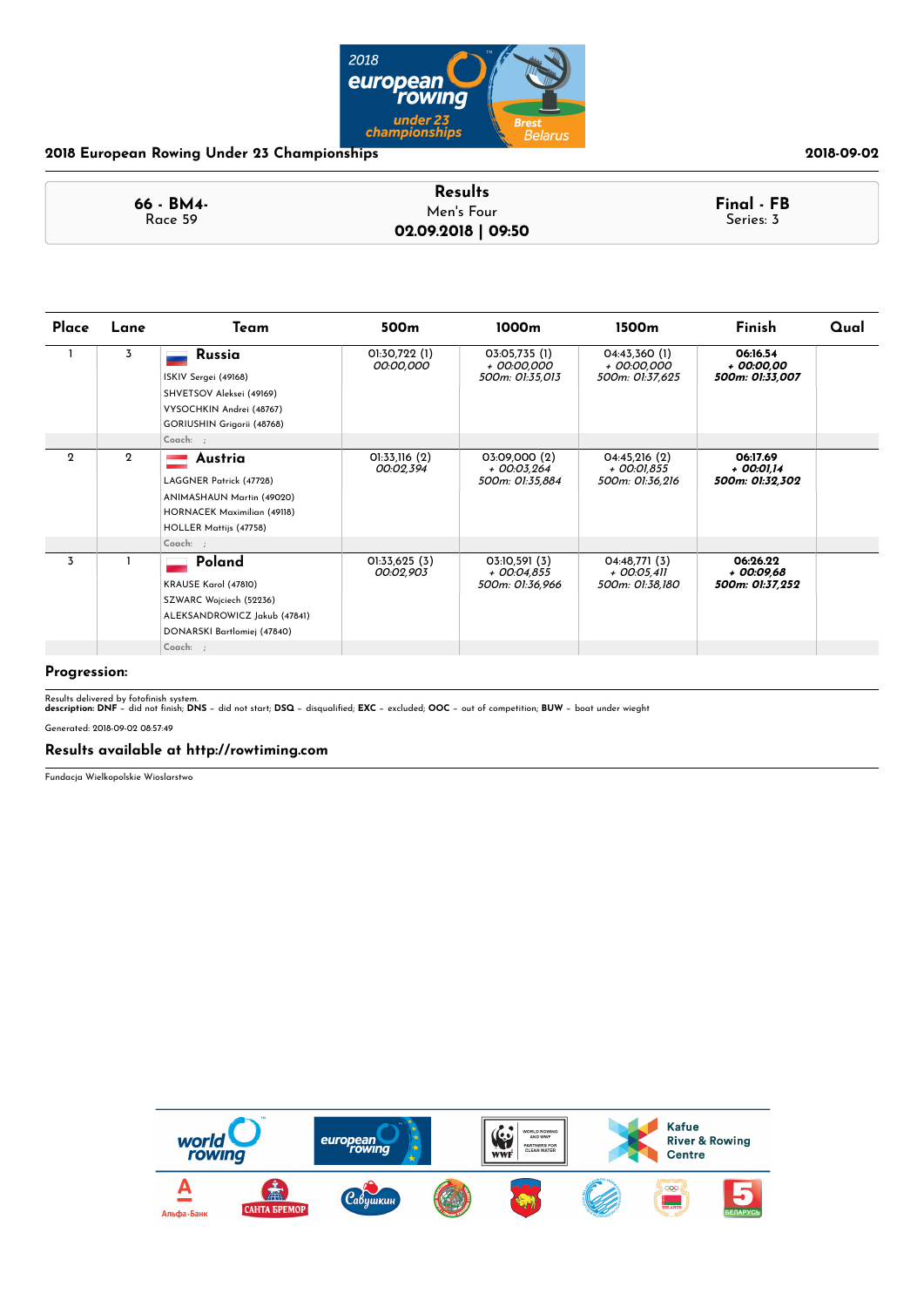

### **52 - BM4+** Race 63 **Results Final - FA** Men's Coxed Four **02.09.2018 | 10:27**

| Place                   | Lane           | Team                                                                                                                                                                    | 500 <sub>m</sub>           | 1000m                                           | 1500m                                           | <b>Finish</b>                               | Qual |
|-------------------------|----------------|-------------------------------------------------------------------------------------------------------------------------------------------------------------------------|----------------------------|-------------------------------------------------|-------------------------------------------------|---------------------------------------------|------|
| 1                       | $\overline{2}$ | Romania<br>CHIOSEAUA Alexandru (45299)<br>SEMCIUC Mugurel Vasile (46364)<br>DEDU Gheorghe-Robert (41879)<br>HIRGAU Constantin-Cristi (45308)<br>MUNTEANU Adrian (44825) | 01:28,582 (1)<br>00:00,000 | 03:02,447 (1)<br>+ 00:00,000<br>500m: 01:33,865 | 04:37,307 (1)<br>+ 00:00.000<br>500m: 01:34,860 | 06:12.87<br>+ 00:00.00<br>500m: 01:35,306   |      |
|                         |                | Coach: ;                                                                                                                                                                |                            |                                                 |                                                 |                                             |      |
| $\overline{2}$          |                | Russia<br>RUDNICHENKO Artem (49173)<br>BARANOV Daniil (46310)<br>IVANOV Ilia (46995)<br>KRYLOV Grigorii (46044)<br>TEREKHOV Evgenii (44565)<br>Coach: ;                 | 01:32,008 (2)<br>00:03,426 | 03:07,853 (2)<br>+ 00:05,406<br>500m: 01:35,845 | 04:42,989 (2)<br>+ 00:05,681<br>500m: 01:35,135 | 06:18.71<br>$+00:05.83$<br>500m: 01:35,534  |      |
| 3                       | 3              |                                                                                                                                                                         | O1:32,58O(3)               | 03:09,943 (4)                                   | 04:47.307 (3)                                   | 06:24.27                                    |      |
|                         |                | Ukraine<br>YURCHENKO Bohdan (50226)<br>MUSIIENKO Kostiantyn (47935)<br>ONIPCHENKO Maksym (47661)<br>SKORYI Roman (47679)<br>DZIUBYNSKYI Denys (48988)                   | 00:03,998                  | + 00:07.496<br>500m: 01:37,363                  | + 00:10.000<br>500m: 01:37,364                  | + 00:11.39<br>500m: 01:36,766               |      |
|                         |                | Coach: ;                                                                                                                                                                |                            |                                                 |                                                 |                                             |      |
| $\overline{\mathbf{4}}$ | 4              | <b>Belarus</b><br>ARTSIUSHEUSKI Vasil (52190)<br>VALEVICH Anton (52187)<br>BANDZIUK Aliaksei (51050)<br>ZHURAULIOU Maksim (49188)<br>PASHKAVETS Varvara (52191)         | 01:33,180 (4)<br>00:04,598 | 03:09,711 (3)<br>+ 00:07.264<br>500m: 01:36,531 | 04:49,396 (4)<br>+ 00:12.088<br>500m: 01:39,685 | 06:26.74<br>$+$ 00:13.87<br>500m: 01:37,170 |      |
|                         |                | Coach: ;                                                                                                                                                                |                            |                                                 |                                                 |                                             |      |

### **Progression:**

Results delivered by fotonish system. **description: DNF** − did not nish; **DNS** − did not start; **DSQ** − disqualied; **EXC** − excluded; **OOC** − out of competition; **BUW** − boat under wieght

Generated: 2018-09-02 09:34:08

### **Results available at http://rowtiming.com**

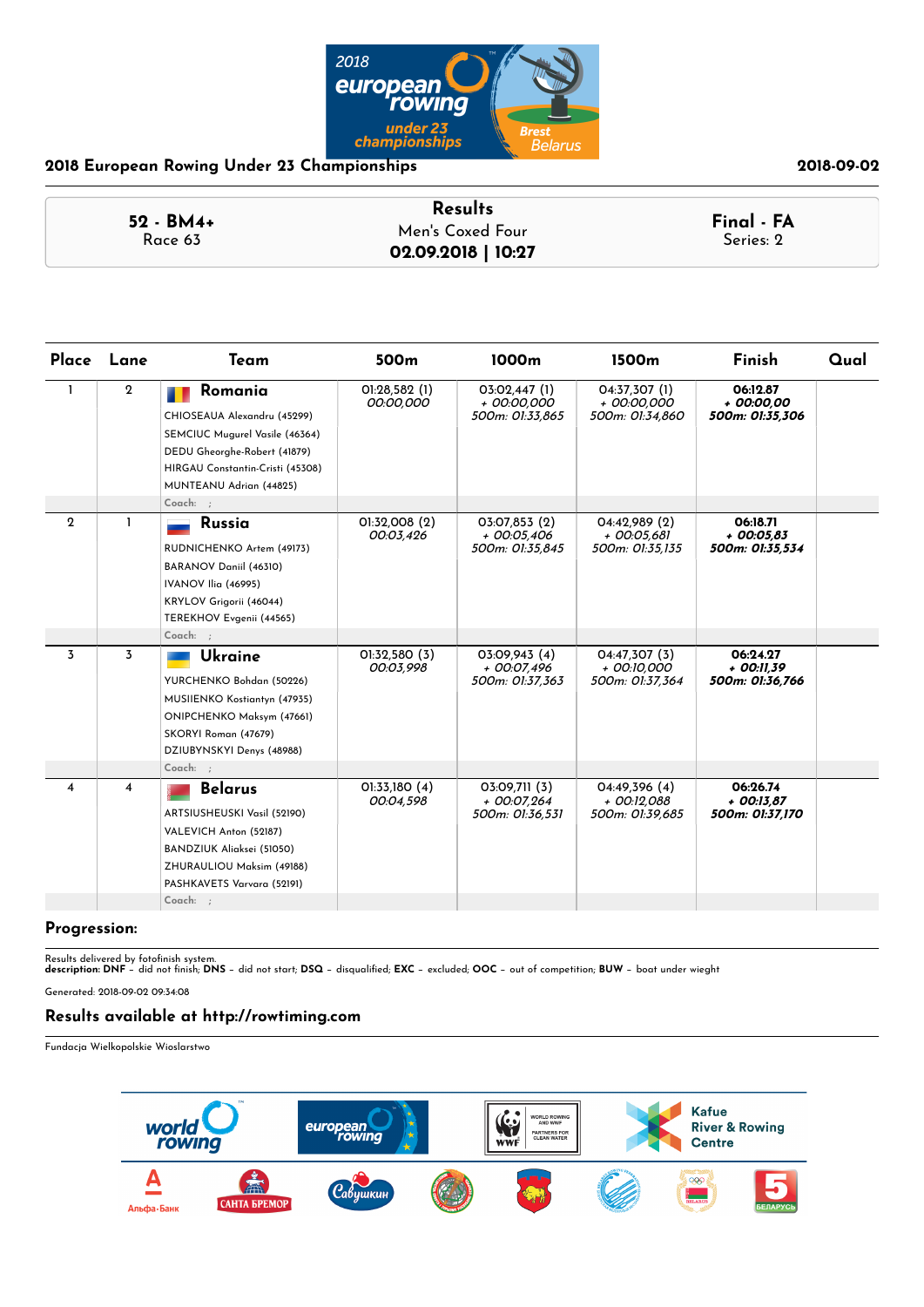

|                         | <b>Results</b>     |                         |
|-------------------------|--------------------|-------------------------|
| $61 - BW2 -$<br>Race 64 | Women's Pair       | Final - FA<br>Series: 3 |
|                         | 02.09.2018   10:40 |                         |

|                         | Place Lane     | Team                                                                                   | 500 <sub>m</sub>           | 1000 <sub>m</sub>                                | 1500 <sub>m</sub>                                 | Finish                                     | Qual |
|-------------------------|----------------|----------------------------------------------------------------------------------------|----------------------------|--------------------------------------------------|---------------------------------------------------|--------------------------------------------|------|
| 1.                      | 3              | Greece<br>连<br>KYRIDOU Maria (49942)<br>BOURMPOU Christina (48858)                     | 01:44,303 (1)<br>00:00,000 | 03:34.900 (1)<br>+ 00:00.000<br>500m: 01:50.597  | 05:26.995 (2)<br>+ 00:02.122<br>500m: 01:52.094   | 07:13.23<br>$+00:00.00$<br>500m: 01:45,875 |      |
|                         |                | Coach: ;                                                                               |                            |                                                  |                                                   |                                            |      |
| $\mathbf 2$             | 4              | <b>Belarus</b><br>HALUTS Dzina (46083)<br>RAMANOUSKAYA Kseniya (42093)<br>Coach: ;     | 01:45,926 (3)<br>00:01,623 | 03:35,172 (2)<br>+ 00:00,271<br>500m: 01:49.245  | 05:24,872 (1)<br>+ 00:00,000<br>500m: 01:49.700   | 07:14.06<br>$+00:00.82$<br>500m: 01:49,033 |      |
| $\overline{3}$          | 6              | <b>Russia</b><br>AKSENOVA Anna (46686)<br>PLAKSINA Valentina (46688)<br>Coach: ;       | 01:45,243 (2)<br>00:00,939 | 03:37,088 (3)<br>+ 00:02,187<br>500m: 01:51,844  | 05:29,163 (3)<br>+ 00:04,290<br>500m: 01:52,075   | 07:16.87<br>$+00:03.63$<br>500m: 01:47,430 |      |
| $\overline{\mathbf{4}}$ | 5              | Romania<br>CASU Madalina-Gabriela (46374)<br>JUNCANARIU Dumitrita (49222)<br>Coach: :  | 01:47,726 (5)<br>00:03,423 | 03:38,688 (4)<br>+ 00:03.787<br>500m: 01:50,961  | 05:30,262 (4)<br>$+$ 00:05.389<br>500m: 01:51,574 | 07:25.29<br>$+00:12.06$<br>500m: 01:54,797 |      |
| 5                       | $\overline{2}$ | <b>Great Britain</b><br>$\frac{N}{N}$<br>HEAP Rachel (50015)<br>SLABBERT Megan (47131) | 0!:46,860(4)<br>00:02.557  | 03:38,939 (5)<br>+ 00:04.038<br>500m: 01:52.078  | 05:32,044 (5)<br>$+$ 00:07.171<br>500m: 01:53.104 | 07:26.18<br>$+00:12.94$<br>500m: 01:53,908 |      |
|                         |                | Coach: ;                                                                               |                            |                                                  |                                                   |                                            |      |
| 6                       |                | Lithuania<br><b>URBONAITE Vytaute (48032)</b><br>KRALIKAITE Kamile (48030)             | 01:49,025 (6)<br>00:04,722 | 03:43,614(6)<br>$+$ 00:08.713<br>500m: 01:54.588 | 05:39,983 (6)<br>+ 00:15.110<br>500m: 01:56.368   | 07:39.84<br>$+00:26.60$<br>500m: 01:59,817 |      |
|                         |                | Coach: ;                                                                               |                            |                                                  |                                                   |                                            |      |

### **Progression:**

Results delivered by fotonish system. **description: DNF** − did not nish; **DNS** − did not start; **DSQ** − disqualied; **EXC** − excluded; **OOC** − out of competition; **BUW** − boat under wieght

Generated: 2018-09-02 09:48:17

### **Results available at http://rowtiming.com**

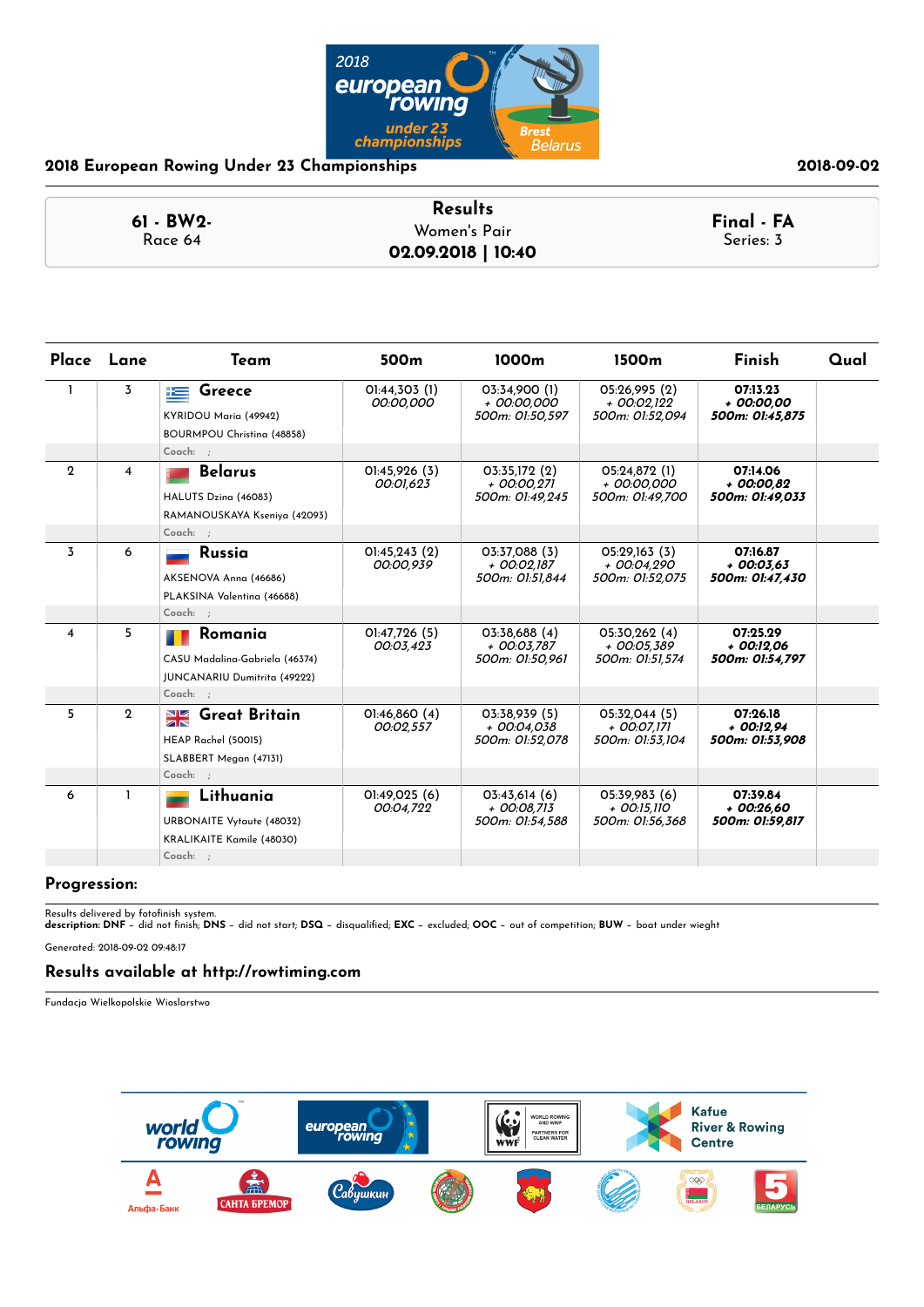

|                         | <b>Results</b>                  |                         |
|-------------------------|---------------------------------|-------------------------|
| $54 - BLM1x$<br>Race 67 | Lightweight Men's Single Sculls | Final - FA<br>Series: 3 |
|                         | 02.09.2018   11:16              |                         |

|                | Place Lane     | Team                                  | 500 <sub>m</sub>           | 1000m                            | 1500m                            | Finish                         | Qual |
|----------------|----------------|---------------------------------------|----------------------------|----------------------------------|----------------------------------|--------------------------------|------|
|                | $\overline{2}$ | Germany                               | O1:41,218(2)<br>00:01.057  | 03:25,909 (2)<br>$+$ 00:00.438   | 05:11,629 (1)<br>+ 00:00.000     | 06:58.02<br>$+00:00.00$        |      |
|                |                | KLUETER Simon (49769)                 |                            | 500m: 01:44.690                  | 500m: 01:45.720                  | 500m: 01:46.238                |      |
|                |                | Coach: ;                              |                            |                                  |                                  |                                |      |
| $\overline{2}$ |                | Austria                               | 01:40,161 (1)<br>00:00,000 | 03:25,470 (1)<br>+ 00:00.000     | O5:14,521(2)<br>+ 00:02.891      | 06:59.36<br>+ 00:01.34         |      |
|                |                | KEPPLINGER Rainer (48151)             |                            | 500m: 01:45.308                  | 500m: 01:49.051                  | 500m: 01:44,677                |      |
|                |                | Coach: :                              |                            |                                  |                                  |                                |      |
| 3              | 4              | <b>Great Britain</b><br>$\frac{N}{N}$ | O1:44,485(5)               | 03:29,220 (3)                    | 05:15.887 (3)                    | 07:02.49                       |      |
|                |                | HORSBURGH Gavin (47133)               | 00:04.323                  | + 00:03.750<br>500m: 01:44,734   | $+$ 00:04.257<br>500m: 01:46,667 | $+00:04.47$<br>500m: 01:46,444 |      |
|                |                | Coach: ;                              |                            |                                  |                                  |                                |      |
| 4              | 5              | Russia                                | 01:44,019 (4)<br>00:03,858 | 03:32,031 (5)<br>$+$ 00:06.561   | 05:21,856 (5)<br>+ 00:10.226     | 07:09.23<br>+ 00:11.21         |      |
|                |                | GUNDOROV Nikolai (52230)              |                            | 500m: 01:48.012                  | 500m: 01:49.824                  | 500m: 01:47,201                |      |
|                |                | Coach: :                              |                            |                                  |                                  |                                |      |
| 5              | 3              | Greece<br>上手                          | $O$ l:43,434 $(3)$         | 03:31.807(4)                     | O5:21,366(4)                     | 07:10.48                       |      |
|                |                | NTINENIS Charalampos (49126)          | 00:03,272                  | $+$ 00:06.336<br>500m: 01:48,372 | + 00:09.736<br>500m: 01:49,558   | $+00:12.46$<br>500m: 01:48,888 |      |
|                |                | Coach: ;                              |                            |                                  |                                  |                                |      |
| 6              | 6              | <b>Bulgaria</b>                       | O1:46,483(6)               | 03:36,663 (6)                    | 05:26.281(6)                     | 07:23.08                       |      |
|                |                | PENEV Lazar (47989)                   | 00:06.322                  | + 00:11.193<br>500m: 01:50.180   | $+$ 00:14.651<br>500m: 01:49,617 | $+00:25.06$<br>500m: 01:56,550 |      |
|                |                | $Coach:$ :                            |                            |                                  |                                  |                                |      |

### **Progression:**

Results delivered by fotonish system. **description: DNF** − did not nish; **DNS** − did not start; **DSQ** − disqualied; **EXC** − excluded; **OOC** − out of competition; **BUW** − boat under wieght Generated: 2018-09-02 10:24:07

# **Results available at http://rowtiming.com**

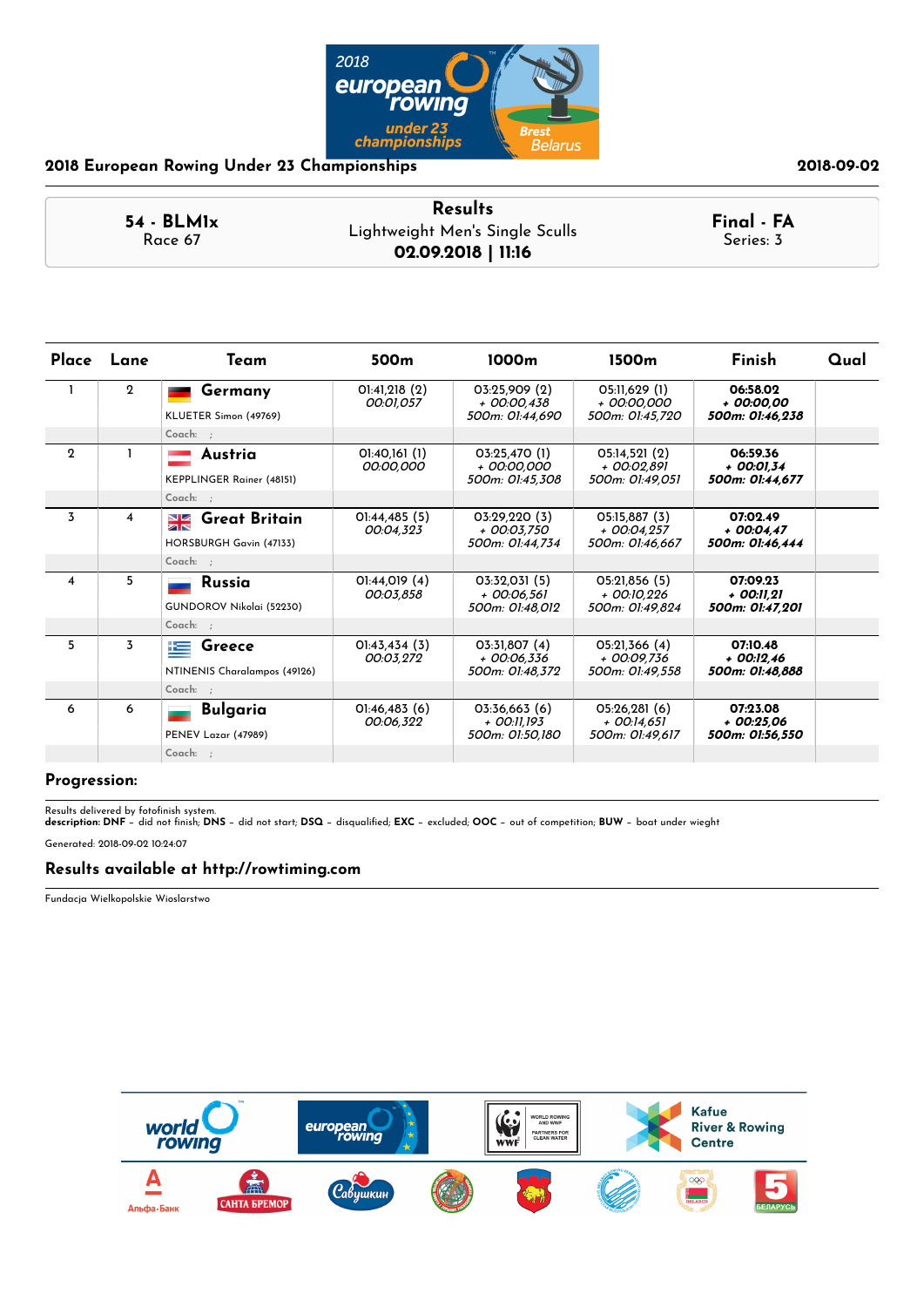

|            | <b>Results</b>           |            |
|------------|--------------------------|------------|
| 55 - BLW2- | Lightweight Women's Pair | Final - FA |
| Race 68    | 02.09.2018   11:28       | Series: 2  |

| Place        | Lane        | Team                                                                      | 500 <sub>m</sub>           | 1000m                                           | 1500m                                           | Finish                                    | Qual |
|--------------|-------------|---------------------------------------------------------------------------|----------------------------|-------------------------------------------------|-------------------------------------------------|-------------------------------------------|------|
|              | $\mathbf 2$ | Germany<br><b>WEBER Maren (52212)</b><br>NIEL Katharina (52213)           | O1:48,881(1)<br>00:00,000  | 03:42,427(1)<br>+ 00:00,000<br>500m: 01:53,545  | 05:37,417 (1)<br>+ 00:00,000<br>500m: 01:54,989 | 07:29.27<br>+ 00:00,00<br>500m: 01:51,438 |      |
|              |             | Coach: ;                                                                  |                            |                                                 |                                                 |                                           |      |
| $\mathbf{2}$ | 4           | Russia<br>BELIKOVA Ekaterina (52232)<br>NOVIKOVA Alena (52233)            | 01:51,105 (2)<br>00:02,224 | 03:45,351(2)<br>+ 00:02,924<br>500m: 01:54,245  | 05:40,330 (2)<br>+ 00:02,913<br>500m: 01:54,978 | 07:35.76<br>+ 00:06.49<br>500m: 01:55,352 |      |
|              |             | Coach: ;                                                                  |                            |                                                 |                                                 |                                           |      |
| 3            | 3           | <b>Czech Republic</b><br>BUSINSKA Tereza (47782)<br>SKALOVA Linda (47777) | 01:53,739 (4)<br>00:04,858 | 03:50,025 (4)<br>+ 00:07,598<br>500m: 01:56,286 | 05:44,836 (3)<br>+ 00:07,419<br>500m: 01:54,811 | 07:36.48<br>+ 00:07,21<br>500m: 01:51,627 |      |
|              |             | Coach: ;                                                                  |                            |                                                 |                                                 |                                           |      |
| 4            |             | <b>Belarus</b><br>MASALSKAYA Katsiaryna (52194)<br>LARYION Iryna (52198)  | O1:51,563(3)<br>00:02,682  | 03:47,730 (3)<br>+ 00:05,302<br>500m: 01:56,166 | 05:47,156 (4)<br>+ 00:09,739<br>500m: 01:59,426 | 07:48.99<br>+ 00:19,72<br>500m: 02:01,639 |      |
|              |             | $Coach:$ ;                                                                |                            |                                                 |                                                 |                                           |      |

### **Progression:**

Results delivered by fotonish system. **description: DNF** − did not nish; **DNS** − did not start; **DSQ** − disqualied; **EXC** − excluded; **OOC** − out of competition; **BUW** − boat under wieght

Generated: 2018-09-02 10:36:18

### **Results available at http://rowtiming.com**

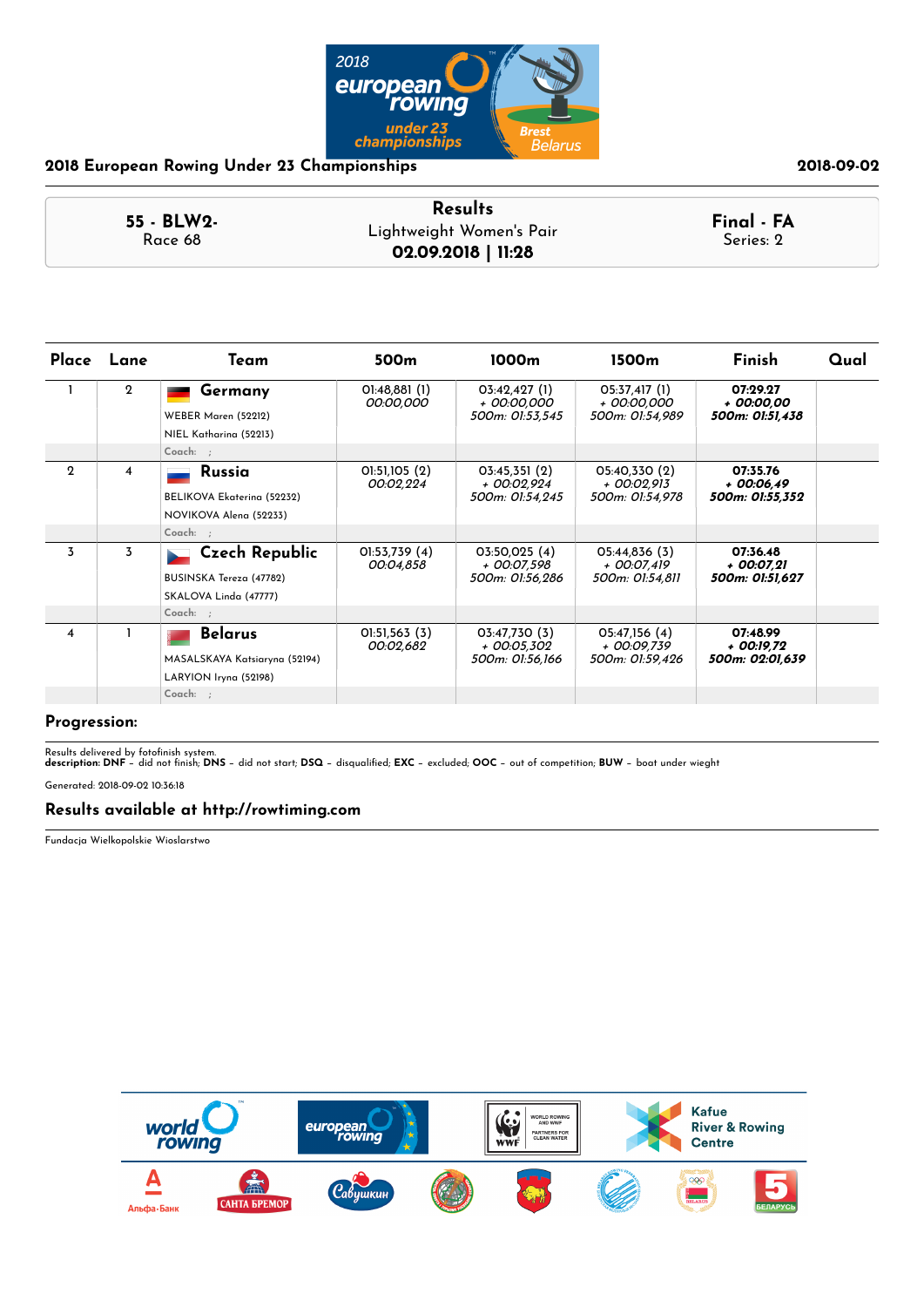

| 62 - BM2- | <b>Results</b>     | Final - FB |
|-----------|--------------------|------------|
| Race 72   | Men's Pair         | Series: 4  |
|           | 02.09.2018   12:26 |            |

| Place        | Lane                    | Team                                                                                  | 500 <sub>m</sub>               | 1000m                                             | 1500 <sub>m</sub>                                 | Finish                                     | Qual |
|--------------|-------------------------|---------------------------------------------------------------------------------------|--------------------------------|---------------------------------------------------|---------------------------------------------------|--------------------------------------------|------|
| $\mathbf{1}$ | 3                       | Croatia<br>LONCARIC Patrik (47933)<br>LONCARIC Anton (47928)                          | 01:38,176 (1)<br>00:00,000     | 03:18,384(1)<br>+ 00:00.000<br>500m: 01:40,207    | 05:01,318 (1)<br>+ 00:00,000<br>500m: 01:42,933   | 06:40.92<br>$+00:00.00$<br>500m: 01:39,424 |      |
|              |                         | Coach: :                                                                              |                                |                                                   |                                                   |                                            |      |
| $\mathbf{2}$ | 6                       | Moldova<br>■韓<br>JANDIC Alexei (43608)<br>PERENDISLI Maxim (43609)<br>Coach: ;        | 01:39,349 (2)<br>00:01,173     | 03:21,032 (2)<br>$+$ 00:02,648<br>500m: 01:41.683 | 05:06,125 (2)<br>+ 00:04.807<br>500m: 01:45.092   | 06:44.47<br>$+00:03.55$<br>500m: 01:38.278 |      |
| 3            | $\overline{\mathbf{4}}$ | <b>Bulgaria</b><br>KATSARSKI Rangel (42789)<br>HALADZHOV Stanimir (46103)<br>Coach: ; | O1:4O,983(4)<br>00:02,807      | 03:28,723 (5)<br>+ 00:10,339<br>500m: 01:47.740   | 05:06,915 (3)<br>$+$ 00:05,597<br>500m: 01:38.192 | 06:45.30<br>$+00:04,37$<br>500m: 01:38.156 |      |
| 4            | 5                       | Norway<br>BERGE Andreas (48016)<br>SOLBAKKEN Einar (48012)<br>Coach: ;                | 01:41,966 (6)<br>00:03,789     | 03:23,622(4)<br>$+$ 00:05,238<br>500m: 01:41.656  | 05:07,500 (4)<br>+ 00:06,182<br>500m: 01:43.877   | 06:47.83<br>$+00:06,90$<br>500m: 01:40.218 |      |
| 5            | $\overline{2}$          | Russia<br>SAMOILOV Yaroslav (52231)<br>MELNIKOV NIkita (44549)<br>Coach: ;            | $O$ :41,417 $(5)$<br>00:03,240 | 03:32,105 (6)<br>+ 00:13.721<br>500m: 01:50.687   | 05:09.900 (6)<br>+ 00:08.581<br>500m: 01:37.794   | 06:48.80<br>+ 00:07.87<br>500m: 01:38.722  |      |
| 6            |                         | Hungary                                                                               | 01:40,316 (3)                  | 03:22.389(3)                                      | 05:08.015 (5)                                     | 06:49.98                                   |      |
|              |                         | OCSENASZ Gergo (50184)<br>SONFELD Almos (45890)                                       | 00:02,140                      | + 00:04.005<br>500m: 01:42,073                    | + 00:06.697<br>500m: 01:45,625                    | $+00:09.06$<br>500m: 01:41,816             |      |
|              |                         | Coach: ;                                                                              |                                |                                                   |                                                   |                                            |      |

### **Progression:**

Results delivered by fotonish system. **description: DNF** − did not nish; **DNS** − did not start; **DSQ** − disqualied; **EXC** − excluded; **OOC** − out of competition; **BUW** − boat under wieght

Generated: 2018-09-02 11:34:00

### **Results available at http://rowtiming.com**

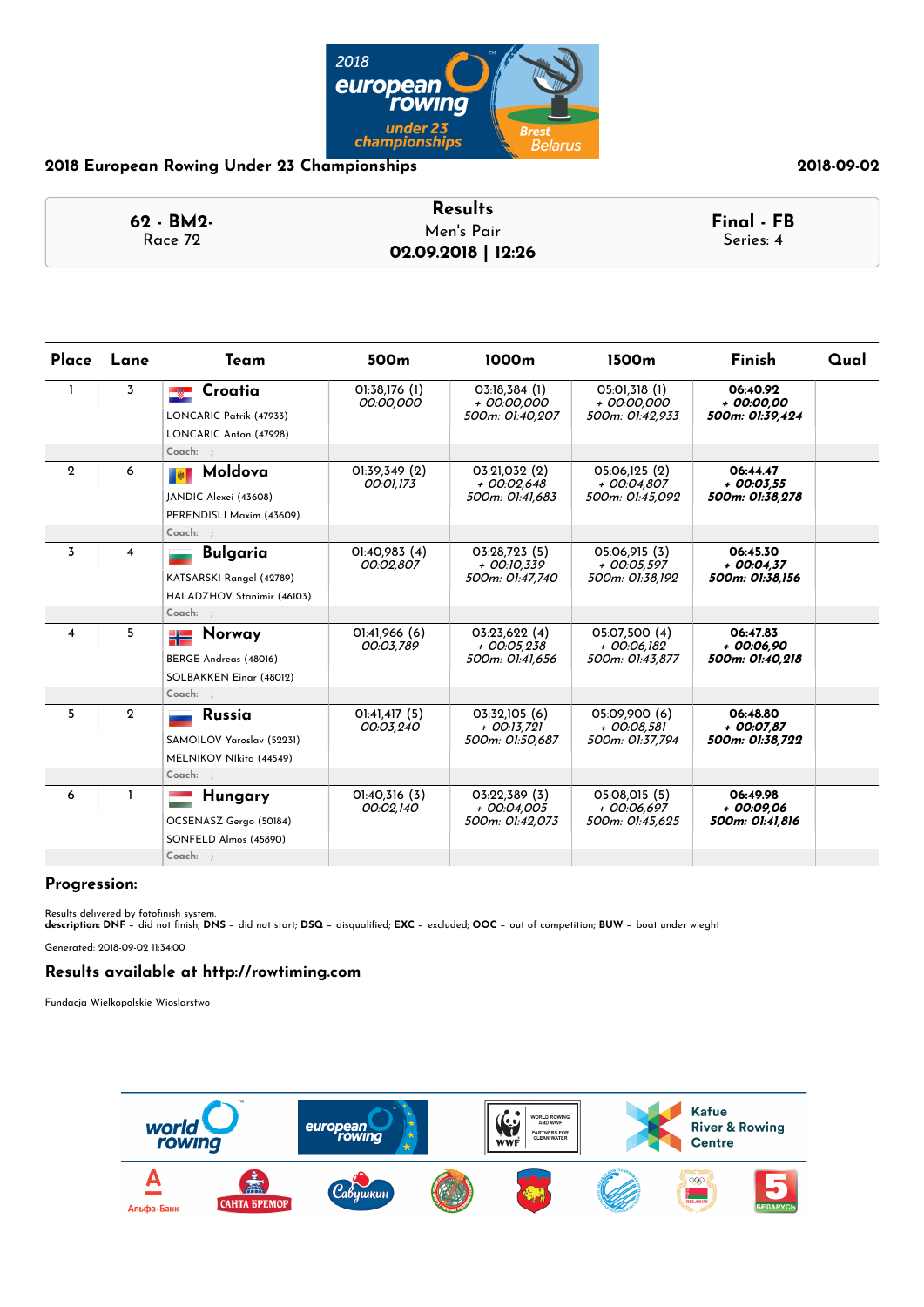

|                         | <b>Results</b>                       |                         |
|-------------------------|--------------------------------------|-------------------------|
| $57 - BLW4x$<br>Race 73 | Lightweight Women's Quadruple Sculls | Final - FA<br>Series: 2 |
|                         | 02.09.2018   12:38                   |                         |

| Place       | Lane        | Team                                                                                                                                                     | 500 <sub>m</sub>           | 1000m                                           | 1500m                                           | Finish                                     | Qual |
|-------------|-------------|----------------------------------------------------------------------------------------------------------------------------------------------------------|----------------------------|-------------------------------------------------|-------------------------------------------------|--------------------------------------------|------|
|             | $\mathbf 2$ | Germany<br>WOLF Julia (52219)<br>OEHLCKERS Nina (52221)<br>WOLF Sophia (52220)<br>NEBELSIECK Eva-Lotta (50207)                                           | O1:37,313(2)<br>00:00,606  | 03:15,879 (1)<br>+ 00:00,000<br>500m: 01:38,565 | 04:57,707 (1)<br>+ 00:00,000<br>500m: 01:41,828 | 06:37.22<br>+ 00:00,00<br>500m: 01:39,506  |      |
|             |             | Coach: ;                                                                                                                                                 |                            |                                                 |                                                 |                                            |      |
| $\mathbf 2$ |             | <b>Belarus</b><br>MASALSKAYA Tatsiana (46084)<br>HANCHAROVA Tatsiana (52200)<br>DAUMATOVICH Maryia (48080)<br>KIRYKOVICH Aliaksandra (49207)<br>Coach: ; | 01:36,707 (1)<br>00:00,000 | 03:16,953(2)<br>+ 00:01,074<br>500m: 01:40,246  | 05:02,072 (2)<br>+ 00:04,365<br>500m: 01:45,118 | 06:43.77<br>$+00:06,54$<br>500m: 01:41,562 |      |
| 3           | 3           | <b>Russia</b><br>STAROSTINA Elizaveta (49809)<br>LIUBICH Anastasiia (52229)<br>CHERNOUSOVA Iuliia (50231)<br>SMOLENSKAYA Polina (49810)<br>Coach: ;      | 01:37,997 (3)<br>00:01,290 | 03:19,161(3)<br>+ 00:03,282<br>500m: 01:41,164  | 05:04,029 (3)<br>+ 00:06,322<br>500m: 01:44,867 | 06:46.57<br>+ 00:09,34<br>500m: 01:42,305  |      |

### **Progression:**

Results delivered by fotonish system. **description: DNF** − did not nish; **DNS** − did not start; **DSQ** − disqualied; **EXC** − excluded; **OOC** − out of competition; **BUW** − boat under wieght

Generated: 2018-09-02 11:45:33

### **Results available at http://rowtiming.com**

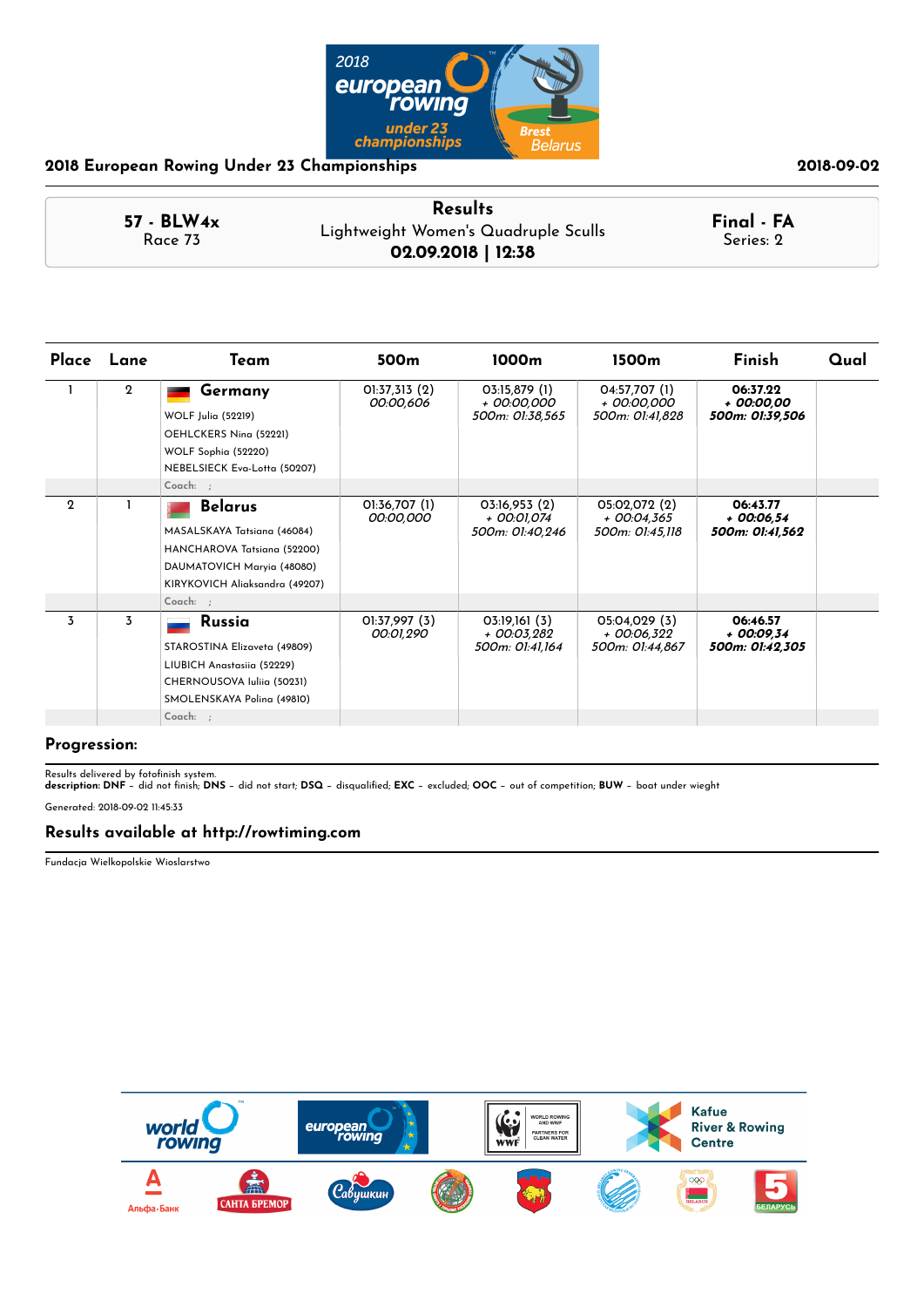

|             | <b>Results</b>        |            |
|-------------|-----------------------|------------|
| $59 - BW1x$ | Women's Single Sculls | Final - FA |
| Race 75     | 02.09.2018   13:02    | Series: 3  |

|              | Place Lane     | Team                                           | 500 <sub>m</sub>           | 1000m                                             | 1500 <sub>m</sub>                               | <b>Finish</b>                               | Qual |
|--------------|----------------|------------------------------------------------|----------------------------|---------------------------------------------------|-------------------------------------------------|---------------------------------------------|------|
|              | 3              | <b>Bulgaria</b><br>GEORGIEVA Desislava (43388) | 01:51,633 (1)<br>00:00,000 | 03:44.580(1)<br>+ 00:00.000<br>500m: 01:52.947    | 05:40.415(1)<br>+ 00:00.000<br>500m: 01:55.835  | 07:34.27<br>+ 00:00.00<br>500m: 01:53.552   |      |
|              |                | Coach: ;                                       |                            |                                                   |                                                 |                                             |      |
| $\mathbf{2}$ | 5              | Ukraine<br>DUDCHENKO Kateryna (48571)          | 01:54,928 (4)<br>00:03.295 | 03:50,455 (3)<br>$+$ 00:05.875<br>500m: 01:55.527 | 05:46.186 (2)<br>+ 00:05.770<br>500m: 01:55.730 | 07:37.31<br>$+00:03.04$<br>500m: 01:51.068  |      |
|              |                | Coach: ;                                       |                            |                                                   |                                                 |                                             |      |
| 3            | $\mathbf{2}$   | <b>Russia</b><br>PITIRIMOVA Ekaterina (44497)  | 01:53.639(2)<br>00:02.006  | 03:50.082 (2)<br>$+$ 00:05.501<br>500m: 01:56.442 | 05:46.694 (3)<br>+ 00:06.278<br>500m: 01:56.612 | 07:38.81<br>$+00:04.54$<br>500m: 01:51.955  |      |
|              |                | Coach: ;                                       |                            |                                                   |                                                 |                                             |      |
| 4            |                | Latvia<br>SIMACEVA Jelisaveta (46187)          | 01:56,161(6)<br>00:04.528  | 03:52,739(6)<br>+ 00:08,158<br>500m: 01:56,578    | 05:48,760 (4)<br>+ 00:08,344<br>500m: 01:56.020 | 07:41.25<br>$+00:06.98$<br>500m: 01:52.441  |      |
|              |                | $Coach:$ :                                     |                            |                                                   |                                                 |                                             |      |
| 5            | 6              | Austria<br>KRISTOF Johanna (47733)             | O1:54,629(3)<br>00:02,996  | 03:52,222(5)<br>$+$ 00:07.641<br>500m: 01:57,593  | O5:51,195(5)<br>+ 00:10.779<br>500m: 01:58,972  | 07:46.11<br>$+$ 00:11.84<br>500m: 01:54,867 |      |
|              |                | Coach: ;                                       |                            |                                                   |                                                 |                                             |      |
| 6            | $\overline{4}$ | Hungary<br>GADANYI Zoltana (45866)             | 01:55,379 (5)<br>00:03.746 | 03:51,705 (4)<br>+ 00:07.125<br>500m: 01:56,326   | 05:52.402 (6)<br>+ 00:11.986<br>500m: 02:00.696 | 07:50.94<br>+ 00:16.67<br>500m: 01:58.335   |      |
|              |                | Coach: ;                                       |                            |                                                   |                                                 |                                             |      |

### **Progression:**

Results delivered by fotofinish system.<br>**description: DNF** − did not finish; **DNS** − did not start; **DSQ** − disqualified; **EXC** − excluded; **OOC** − out of competition; **BUW** − boat under wieght Generated: 2018-09-02 12:10:43

### **Results available at http://rowtiming.com**

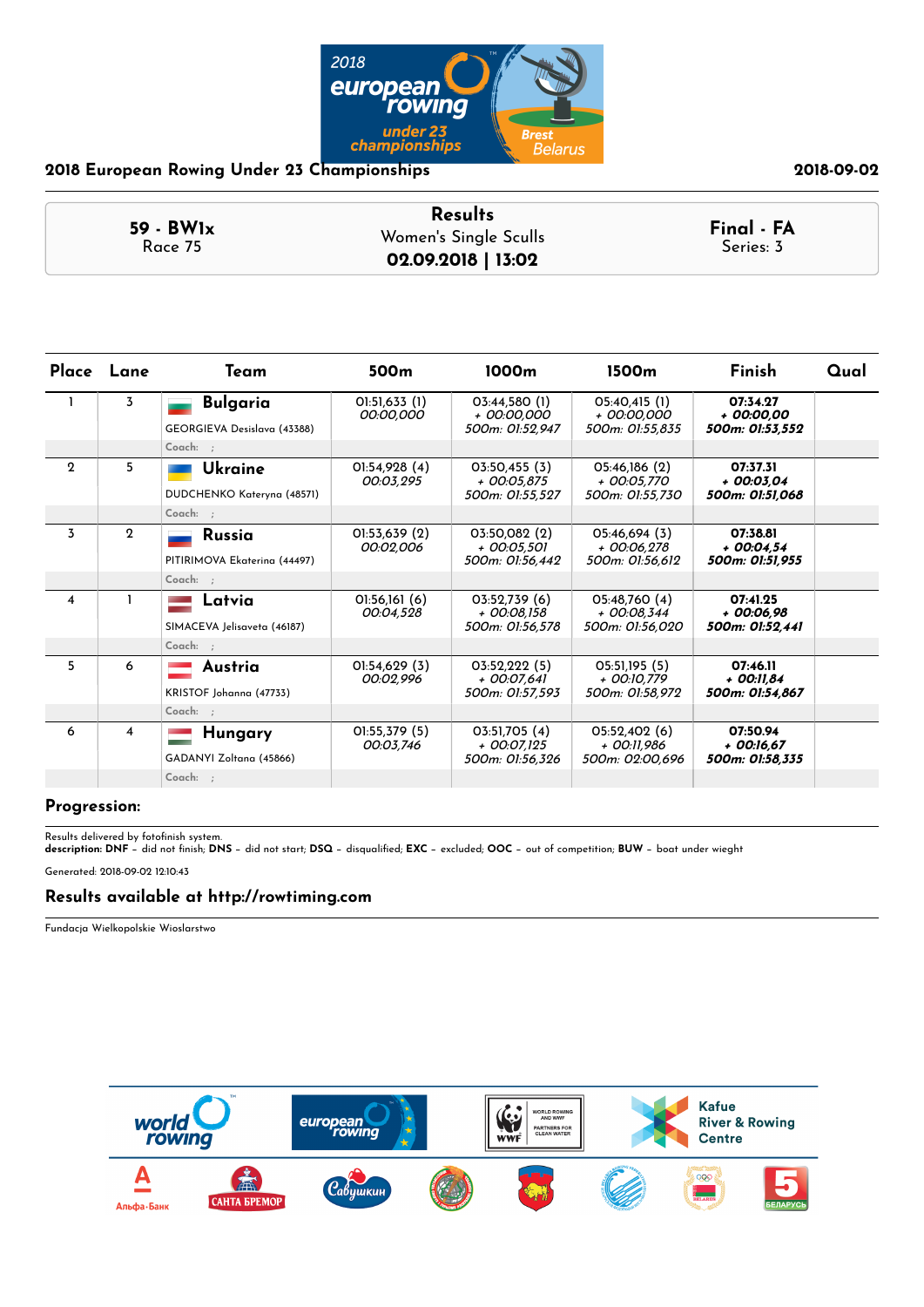

### **60 - BM1x** Race 76 **Results Final - FA** Men's Single Sculls **02.09.2018 | 13:14**

|                | Place Lane   | Team                                             | 500 <sub>m</sub>           | 1000m                                           | 1500 <sub>m</sub>                                | <b>Finish</b>                               | Qual |
|----------------|--------------|--------------------------------------------------|----------------------------|-------------------------------------------------|--------------------------------------------------|---------------------------------------------|------|
|                | 4            | Romania<br>CHIRUTA Mihai (46367)                 | O1:42,463(4)<br>00:01,406  | 03:25.930(2)<br>+ 00:00.474<br>500m: 01:43.467  | 05:10.697 (2)<br>+ 00:00.899<br>500m: 01:44.766  | 06:51.29<br>+ 00:00.00<br>500m: 01:40.355   |      |
|                |              | $Coach:$ :                                       |                            |                                                 |                                                  |                                             |      |
| $\mathbf{2}$   | 5            | Lithuania<br>BIELIAUSKAS Giedrius (47522)        | 0!:42,013(3)<br>00:00.957  | 03:25,456 (1)<br>+ 00:00.000<br>500m: 01:43.442 | 05:09.798 (1)<br>+ 00:00.000<br>500m: 01:44,342  | 06:51.79<br>+ 00:00.50<br>500m: 01:41.882   |      |
|                |              | Coach: ;                                         |                            |                                                 |                                                  |                                             |      |
| $\overline{3}$ | 3            | <b>Russia</b><br>POTAPKIN Andrey (46034)         | 0!:42.862(5)<br>00:01.805  | 03:26.430(3)<br>+ 00:00.974<br>500m: 01:43,568  | O5:12.263(3)<br>$+$ 00:02.464<br>500m: 01:45,832 | 06:55.33<br>$+00:04.03$<br>500m: 01:42,910  |      |
|                |              | Coach: ;                                         |                            |                                                 |                                                  |                                             |      |
| 4              |              | Germany<br>ROMMELMANN Julius (52204)             | 01:41,056 (1)<br>00:00.000 | 03:27,714(4)<br>+ 00:02.258<br>500m: 01:46.658  | 05:16,662 (4)<br>+ 00:06.863<br>500m: 01:48.947  | 07:04.22<br>+ 00:12.93<br>500m: 01:47.276   |      |
|                |              | $Coach:$ :                                       |                            |                                                 |                                                  |                                             |      |
| 5              | $\mathbf{2}$ | <b>SK</b> Great Britain<br>BOURNE George (51596) | 01:41,613(2)<br>00:00,557  | 03:28,296 (5)<br>+ 00:02.840<br>500m: 01:46,682 | 05:17,369 (5)<br>+ 00:07.571<br>500m: 01:49.073  | 07:06.88<br>$+$ 00:15.58<br>500m: 01:49,341 |      |
|                |              | Coach: ;                                         |                            |                                                 |                                                  |                                             |      |
| 6              | 6            | Czech Republic<br>POTUCEK Jan (46589)            | 01:44,995(6)<br>00:03.939  | 03:32.714(6)<br>+ 00:07.258<br>500m: 01:47.718  | 05:27.190 (6)<br>+ 00:17.391<br>500m: 01:54,475  | 07:15.36<br>+ 00:24.06<br>500m: 01:47.978   |      |
|                |              | Coach: ;                                         |                            |                                                 |                                                  |                                             |      |

### **Progression:**

Results delivered by fotofinish system.<br>**description: DNF** − did not finish; **DNS** − did not start; **DSQ** − disqualified; **EXC** − excluded; **OOC** − out of competition; **BUW** − boat under wieght Generated: 2018-09-02 12:21:59

## **Results available at http://rowtiming.com**

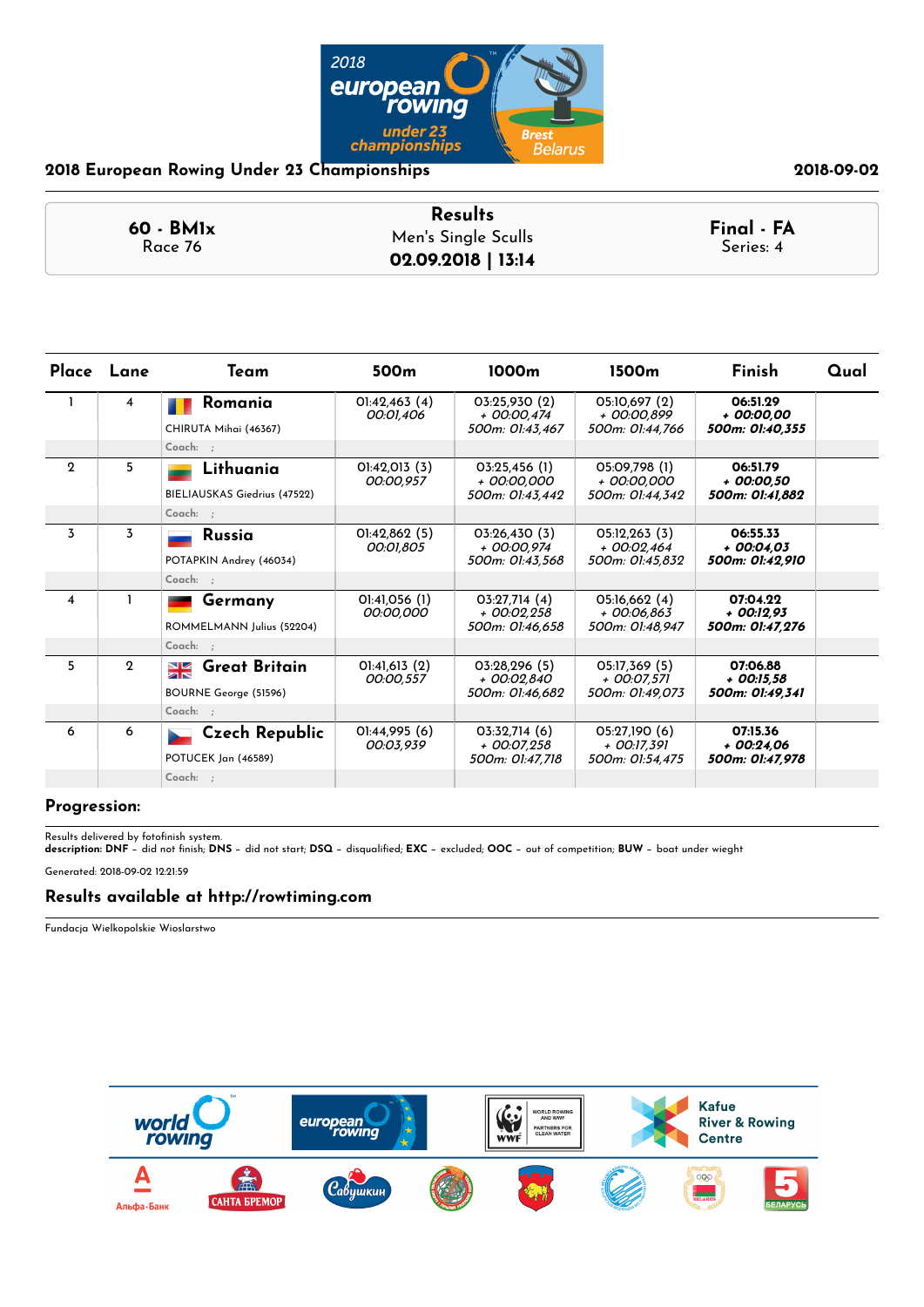

| <b>Results</b> |                                                |
|----------------|------------------------------------------------|
|                | Final - FA<br>Series: 3                        |
|                | Lightweight Men's Double<br>02.09.2018   14:27 |

| Place Lane              |                         | Team                                                                                    | 500 <sub>m</sub>           | 1000m                                           | 1500 <sub>m</sub>                                 | Finish                                      | Qual |
|-------------------------|-------------------------|-----------------------------------------------------------------------------------------|----------------------------|-------------------------------------------------|---------------------------------------------------|---------------------------------------------|------|
| $\mathbf{I}$            | 3                       | Greece<br>上<br>GKAIDATZIS Petros (49981)<br>NIKOLAIDIS Ninos (47669)                    | 01:32,354 (1)<br>00:00,000 | 03:06,392 (1)<br>+ 00:00.000<br>500m: 01:34,037 | 04:43,358(1)<br>+ 00:00.000<br>500m: 01:36,966    | 06:18.44<br>+ 00:00.00<br>500m: 01:34,882   |      |
|                         |                         | Coach: ;                                                                                |                            |                                                 |                                                   |                                             |      |
| $\mathbf{2}$            | $\overline{\mathbf{4}}$ | Switzerland<br>$\mathbf{F}$<br>BRECKENRIDGE Samuel (47786)<br>SCHAEUBLE Jan (47785)     | 01:33,623(2)<br>00:01,269  | 03:09.575 (2)<br>+ 00:03.182<br>500m: 01:35,951 | 04:49.080 (2)<br>+ 00:05.721<br>500m: 01:39,504   | 06:23.17<br>$+00:04.73$<br>500m: 01:33,915  |      |
|                         |                         | Coach: ;                                                                                |                            |                                                 |                                                   |                                             |      |
| $\overline{3}$          | $\mathbf{2}$            | Austria<br>MADERNER Alexander (50197)<br>HAFERGUT Johannes (50195)                      | 01:35,180 (5)<br>00:02,826 | 03:11,782 (4)<br>+ 00:05.390<br>500m: 01:36,602 | 04:49,805 (4)<br>$+$ 00:06.447<br>500m: 01:38,022 | 06:23.67<br>$+00:05.23$<br>500m: 01:33,706  |      |
|                         |                         | $Coach:$ :                                                                              |                            |                                                 |                                                   |                                             |      |
| $\overline{\mathbf{4}}$ | 5                       | <b>Great Britain</b><br>$\frac{N}{N}$<br>STEVENSON James (51595)<br>JACKSON Dom (48796) | 01:34,281(3)<br>00:01,927  | 03:10,682 (3)<br>+ 00:04,289<br>500m: 01:36.400 | 04:49,488 (3)<br>+ 00:06,129<br>500m: 01:38,806   | 06:24.93<br>$+00:06.49$<br>500m: 01:35,281  |      |
|                         |                         | $Coach:$ ;                                                                              |                            |                                                 |                                                   |                                             |      |
| 5                       | $\mathbf{I}$            | <b>Russia</b><br>CHEREPKOV Sergei (48487)<br>GORIACHEV Kirill (51456)                   | 01:35,430 (6)<br>00:03,076 | 03:13,214(5)<br>+ 00:06,822<br>500m: 01:37.783  | 04:52,752 (5)<br>+ 00:09,394<br>500m: 01:39.538   | 06:30.86<br>$+00:12.42$<br>500m: 01:37.992  |      |
|                         |                         | Coach: ;                                                                                |                            |                                                 |                                                   |                                             |      |
| 6                       | 6                       | Latvia<br>SOKOLOVS Girts (47805)<br>KAZAKS Kalvis (51685)                               | O1:34,663(4)<br>00:02,308  | 03:13,632(6)<br>+ 00:07,240<br>500m: 01:38.969  | 04:55,647(6)<br>$+$ 00:12,288<br>500m: 01:42,014  | 06:35.07<br>$+$ 00:16,62<br>500m: 01:38.901 |      |
|                         |                         | $Coach:$ ;                                                                              |                            |                                                 |                                                   |                                             |      |

### **Progression:**

Results delivered by fotofinish system.<br>**description: DNF** − did not finish; **DNS** − did not start; **DSQ** − disqualified; **EXC** − excluded; **OOC** − out of competition; **BUW** − boat under wieght

Generated: 2018-09-02 13:34:14

### **Results available at http://rowtiming.com**

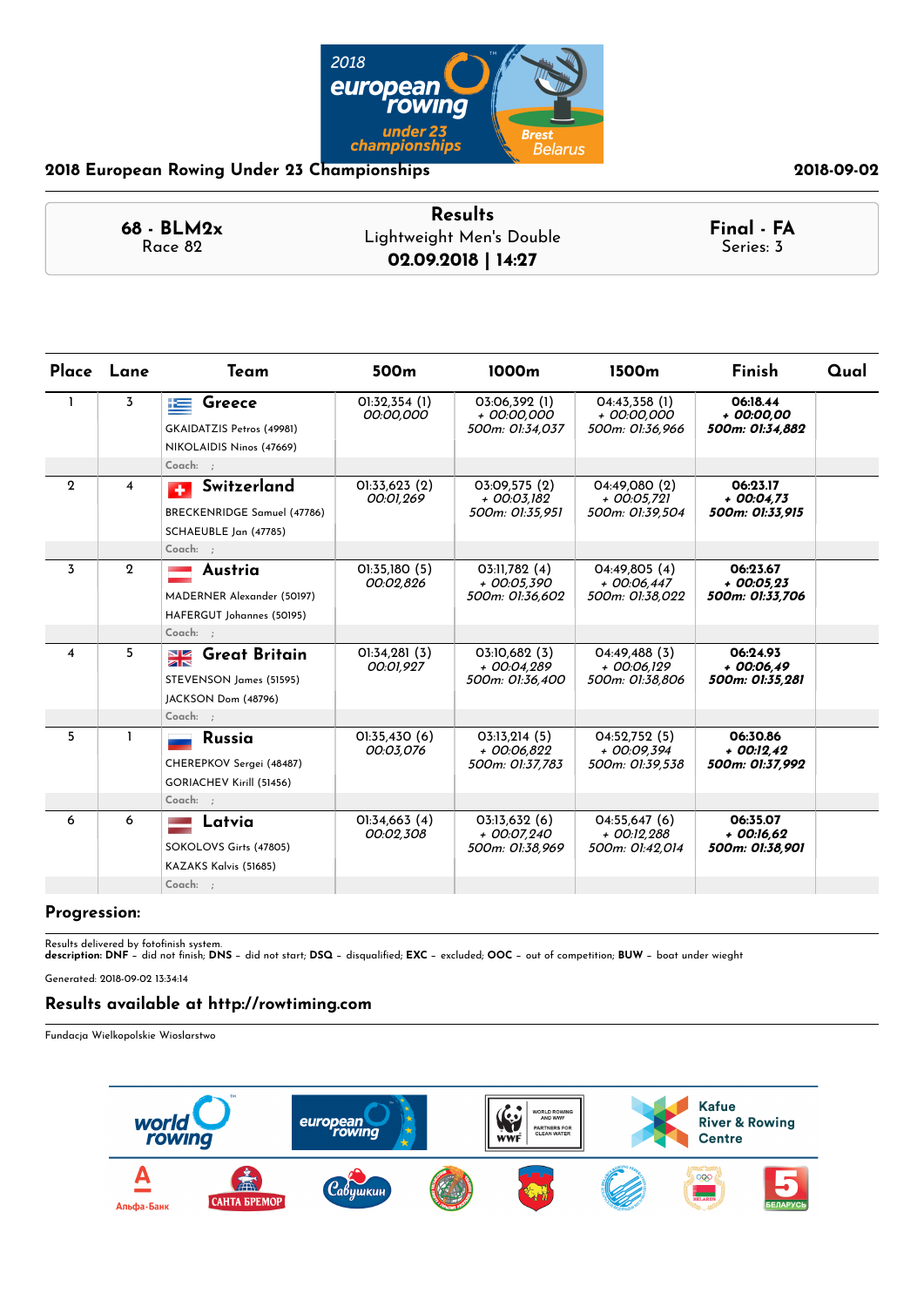

| 70 - BM4x | <b>Results</b>         | Final - FA |  |
|-----------|------------------------|------------|--|
| Race 84   | Men's Quadruple Sculls | Series: 3  |  |
|           | 02.09.2018   14:51     |            |  |

|             | Place Lane   | Team                                                                                                                                           | 500m                      | 1000m                                             | 1500m                                             | Finish                                      | Qual |
|-------------|--------------|------------------------------------------------------------------------------------------------------------------------------------------------|---------------------------|---------------------------------------------------|---------------------------------------------------|---------------------------------------------|------|
| 1           | 3            | Hungary<br>DANO Daniel (46889)<br>SZABO Marton (45861)<br><b>ACS Kristof (45819)</b><br>BACSKAI Mate (45818)<br>Coach: ;                       | O1:27,354(5)<br>00:02,153 | 02:54.040 (3)<br>$+$ 00:01.173<br>500m: 01:26,685 | 04:26.970 (3)<br>$+$ 00:04.339<br>500m: 01:32,930 | 05:48.73<br>+ 00:00.00<br>500m: 01:21,391   |      |
| $\mathbf 2$ | 6            | Ukraine<br>SOKHATSKYI Serhii (47649)<br>MARTYNENKO Bohdan<br>(49767)<br>ALEKSANDROV Yehven<br>(45891)<br>SELIVANOV Oleksii (46709)<br>Coach: ; | O1:25.971(2)<br>00:00,770 | 02:53,356(2)<br>+ 00:00,489<br>500m: 01:27,384    | 04:22,631(1)<br>+ 00:00,000<br>500m: 01:29,274    | 05:49.59<br>$+$ 00:00,85<br>500m: 01:26,849 |      |
| 3           | 5            | Czech<br>Republic<br>BALDRIAN Vaclav (50964)<br>SISMA Tomas (50967)<br>HLADIK Radim (49916)<br>REHOREK Marek (49026)<br>Coach: ;               | 01:25,201(1)<br>00:00,000 | 02:52,866 (1)<br>+ 00:00.000<br>500m: 01:27,665   | 04:26,369(2)<br>+ 00:03.738<br>500m: 01:33,503    | 05:51.51<br>$+00:02.77$<br>500m: 01:24,982  |      |
| 4           | $\mathbf{2}$ | <b>Russia</b><br>KUNIAKIN Aleksandr (48367)<br>BEDNIAKOV Petr (49120)<br>IPPOLITOV Aleksandr (48370)<br>DEMCHENKO Nikita (50232)<br>Coach: ;   | O1:27,837(6)<br>00:02,636 | 02:55,956 (6)<br>+ 00:03.089<br>500m: 01:28.118   | 04:28.985(6)<br>$+$ 00:06.354<br>500m: 01:33.029  | 05:52.47<br>$+00:03.74$<br>500m: 01:23,091  |      |